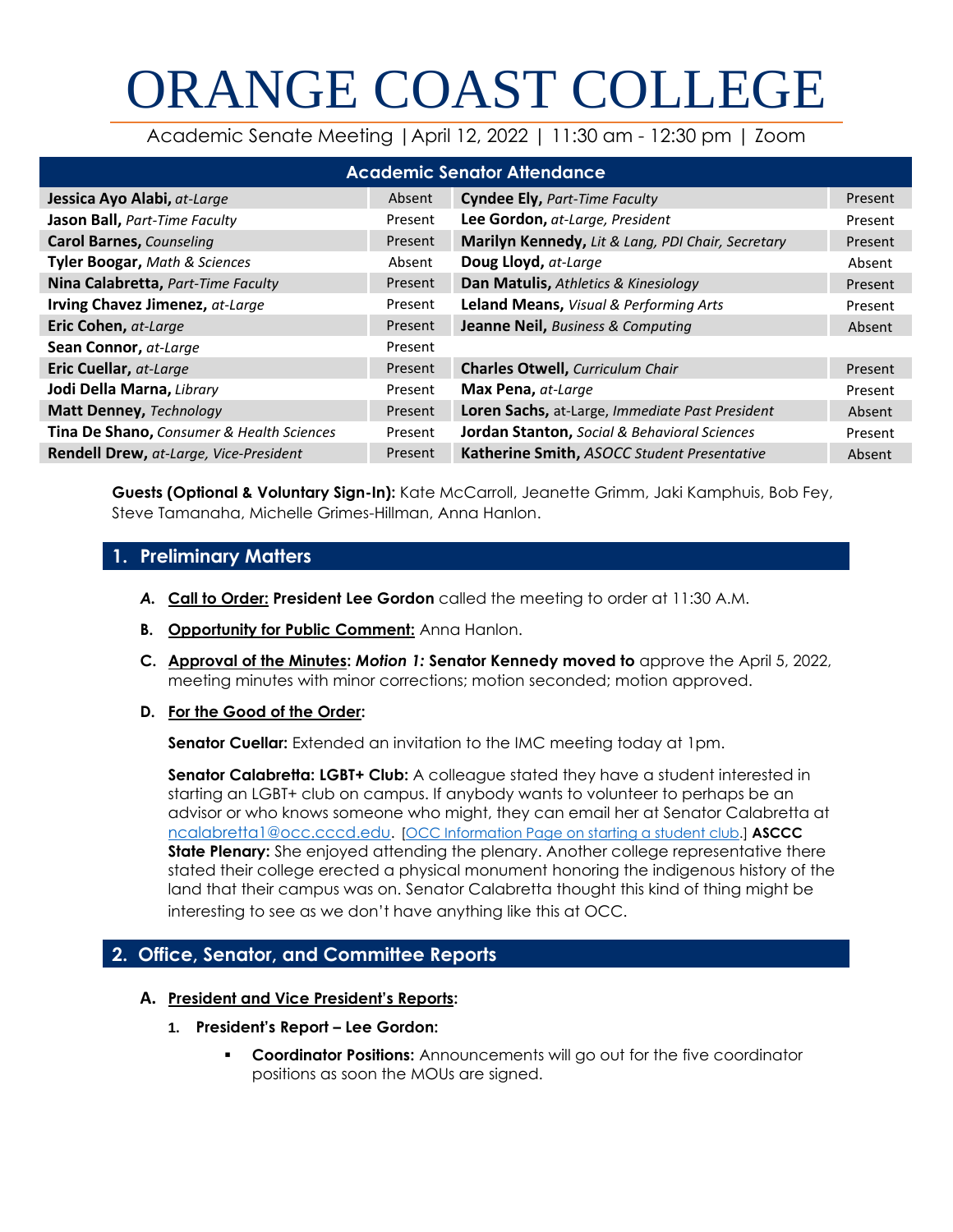**Competency Based Education (CBE):** Stated that there are many acronyms in today's Academic Senate President's report and made the following statement about Competency Based Education:

"Some Administrative Procedures, or 'AP's,' are slated to be revised, and language is to be added, so that Coastline College may qualify as being a *C.B.E*. or (Competency Based Education) *model college* and receive appropriate funding and other consideration. This may be related to the financial shortfall that Coastline has experienced since Coastline had a major reduction in its outside funding, given the fixed costs Coastline had built up to support those business lines. A concern is that once these prospective policies and procedures are approved by the Board of Trustees, all three colleges in the Coast District will be bound by them. The implementation of Competency Based Education by the Coast District may impact our enrollments, our schedules, modalities, and perhaps pedagogy. The District level Board Policy and Administrative Procedures subcommittee has had a first reading of the proposed changes. I placed this item on our Senate agenda, so that senators will be aware of the potential impact and may discuss the issue of Competency Based Education. An appropriate step, *before* this Competency Based Education is given a final approval and implementation by the Coast District, would be for the OCC and Golden West Academic Senates to have presentations on *what* Competency Based Education *is*, and how these prospective revised policies and procedures could impact the two campuses. We should know what Coastline's plan for implementing this Competency Based Education model is, including timelines, working conditions issues (which are Union purview), and any issues that are Academic Senate purview."

- **ASCCC Plenary:** Informed that he virtually attended the spring plenary along with Senator Calabretta.
- **Institutional Effectiveness Partnership Initiative:** The Partnership Resource Team for the Institutional Effectiveness Partnership Initiative (I.E.P.I.), was on campus Friday to help us in creating our Institutional Innovation and Effectiveness Plan, which is intended to enhance our enrollment management and promotion.
- **Green Coast Day Drought Event:** The video of the *Coast Report* and Garrison Honors' Green Coast Day Drought event, which included a presentation by Senator Ball, is available on the *Coast Report* YouTube channel.
- **Diversity, Equity and Inclusiveness (DEI) Task Force Report: Reminded faculty** to review this as it will be on the Academic Senate Agenda in two weeks.
- **2. Vice President's Report – Rendell Drew:** 
	- **Multicultural Center Coordinator (MCC) Report:** Stated that he recently submitted the first year Multicultural Center Coordinator (MCC) report which included the accomplishments of the MCC and will be presented to the Board of Trustees. President Suarez supports the idea of continuing the funding of the MC. He thanked his IMC colleagues for their support of the MC.
	- **DEI Plan:** The name of the President's Taskforce DEI Plan has changed from the Diversity, Equity, and Inclusion (DEI) Plan to Diversity, Equity, Inclusion, and Accessibility (DEIA) Plan.
- **B. Union/Bargaining Unit Report – CFE Executive Director Bob Fey:** The Union has had two negotiations sessions with the Coast District over the Competency-Based Education topic to try to negotiate compensation and working conditions for the faculty who will be involved. The negotiations team is a small one—three union reps from Coastline's fulltime faculty. The models that the District is basing whatever they intend to do on, without exception, are coming from institutions that are private sector or public sector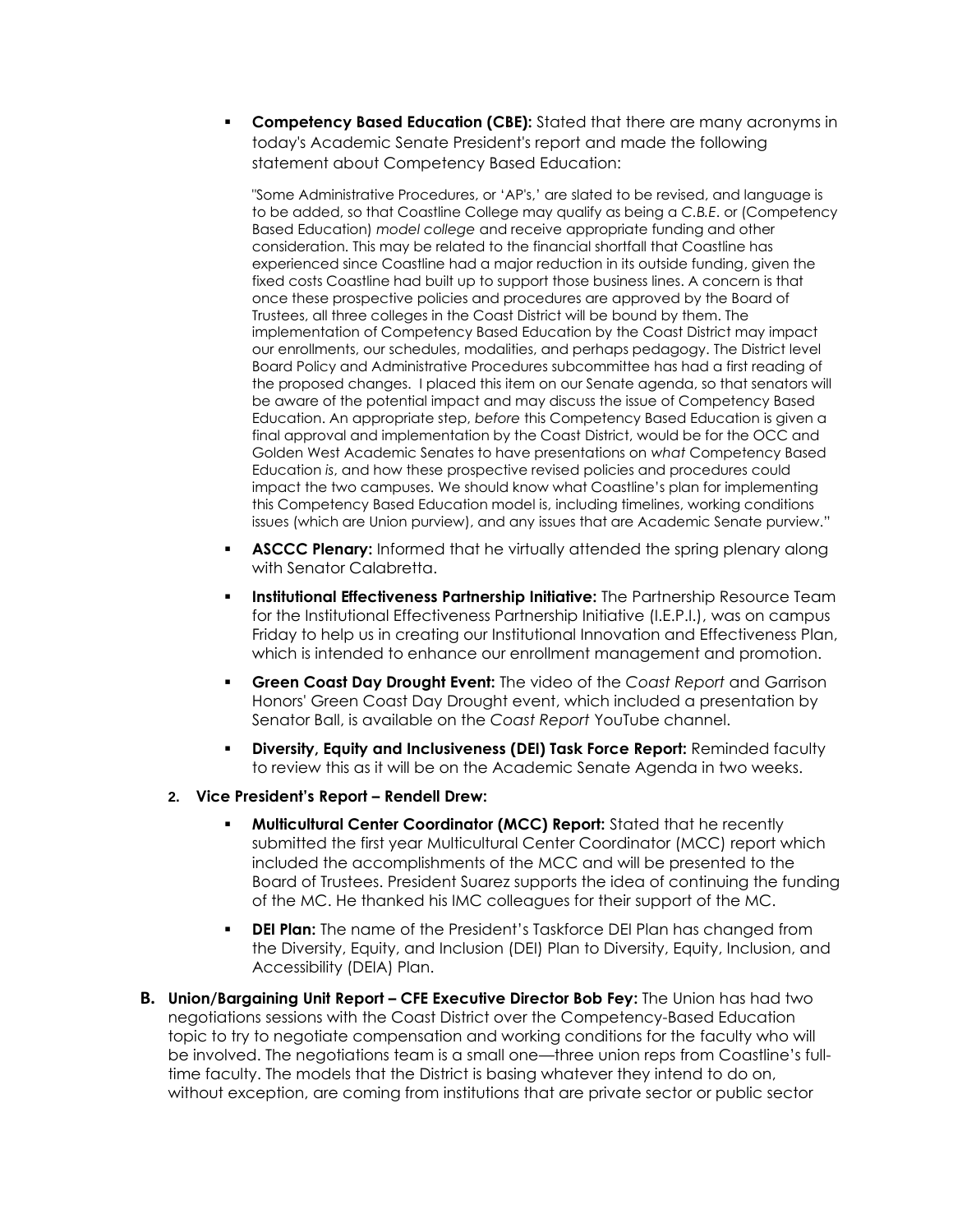from states like Florida and Texas. The institutions that they are drawing their modeling from are places that do not have anything close to the level of respect for collective bargaining that community colleges do in California.

## **3. Unfinished Business**

#### **A. Competency-Based Education (CBE):**

**President Gordon:** Stated that this is a preliminary discussion and is something that is before the District at this time. There is a Board Policies and Administrative Procedures [BPAP] subcommittee of the District Consultative Council that flushes out new board policies and administrative procedures. This issue has had a first reading on competency-based education; this is time sensitive and is subject to a second reading. He emphasized that there are no board policies or administrative procedures that he is familiar with that specify a single college in the District. For this purpose, the Coast District is the entity, not Orange Coast College, and not the other two colleges. If the District is going to go to this model, it is going to go to this model for all three colleges, not merely for one college. It will have an effect on areas that are of concern to the Academic Senate as well as the Union. The Union has been in discussion with the District regarding CBE in respect to prospective compensation for faculty and their working conditions. It is important for the Senate because this is a very significant item to the College and to the District. OCC's quality, by design, is focused on full-time faculty.

**Senator Kennedy:** Stated that the policies that President Gordon is talking about are changes in the Academic Calendar and Grading Standards policies referencing competency-based learning. These grading and academic calendar policies are not approving or disapproving competency-based education but are having CBE-based changes added to them. The actual approval of CBE is somewhere with the Union or the State and Coastline; she would like more information about that status. She believes that these CBE modules are self-paced with an instructor but not a single class all at one time. The Senate probably has a lot of concerns about quality, integrity, and standards. Some concerns are that if something is modular and not designed by our faculty or cannot be altered by them, then that is an issue with our academic freedom.

**Vice-President Drew:** Restated that the Senate needs more information. He questions what the effect will be on faculty evaluations and pedagogy. Based on his experience, Coastline does things very differently than OCC, so this needs to be looked at closely.

**CFE President Schneiderman:** Stated that the union has been talking to management about this competency-based education. They have not negotiated anything with pay or working conditions at this point, but a lot of things have come up. They found out that there are *master courses* at Coastline where faculty have zero academic freedom. In addition to that, to give an outline of what it appears that Coastline would like to do with this competency-based education, would be the mechanization or the McDonalds-type effect of education where one person does the instruction, another person flips the burger, then another person does the grading, etc. It does not seem that these faculty members would have academic freedom. The Union has not agreed to anything. They were offered an MOU that they did not sign because they wanted to be extra cautious, it is very unusual, and it looks like a disruption in education. It takes academic freedom away from professors.

**President Gordon:** The excellence of OCC is due to our strong full-time faculty who achieve tenure and are able to exert academic their freedom. A college with primarily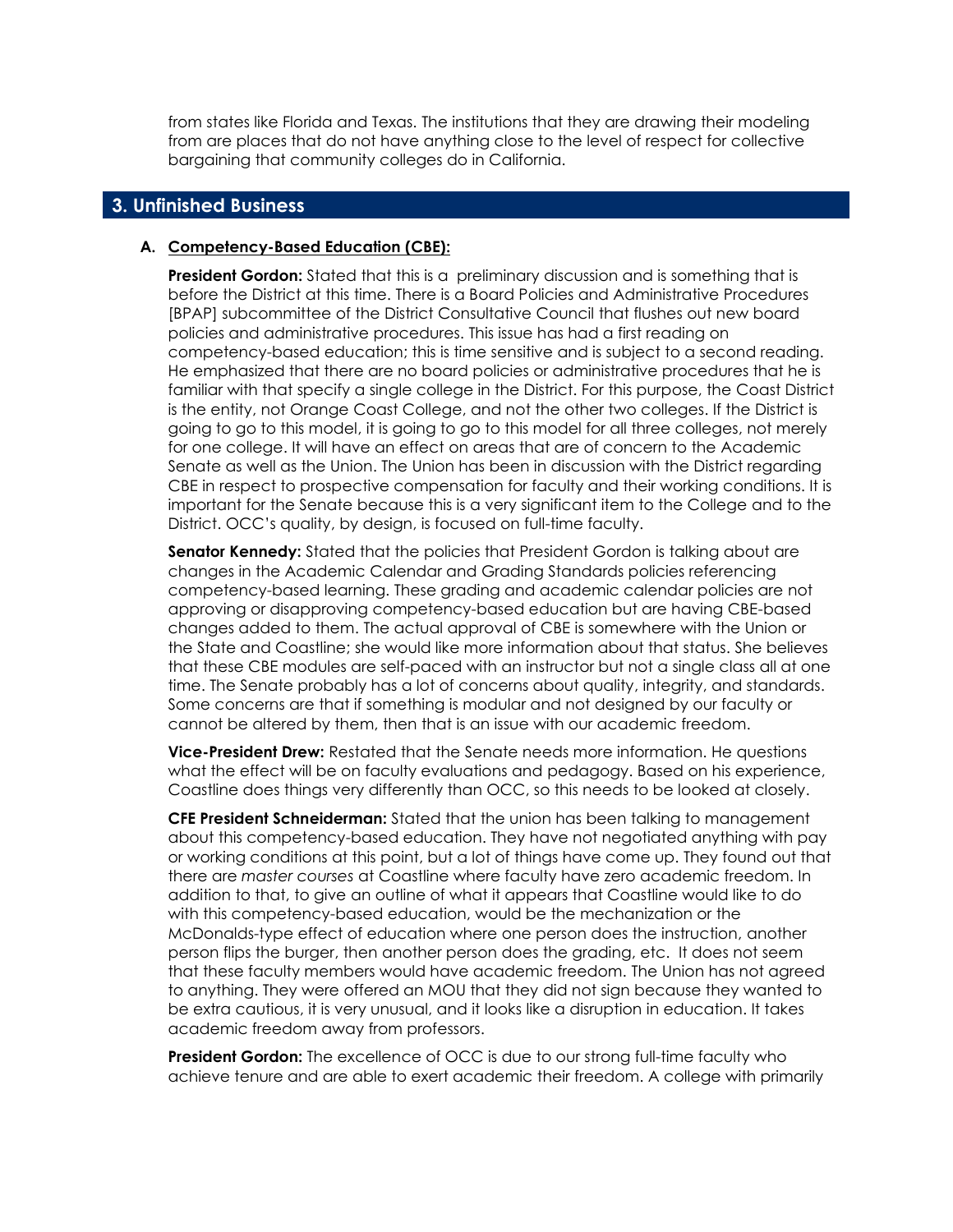part-time faculty are faculty without tenure. It is more difficulty to assert oneself without tenure. This is more a corporate style.

**Senator Ball:** These models are really based on changing the labor regime by creating new categories of jobs and classifications, to get around the Union, Senate, and academic freedom. They are wrapped up in language. There is always a new scheme; ten or fifteen years ago there was a different scheme called *sustainable education* that the UC was promoting. The point is to create these new categories to get around the contracts and lower labor costs. They have always been wrapped in a nice sounding thing.

The Senate's position needs to be much more aggressive in opposing these things. California's higher education system is the best in the country, possibly the world. It is hard to understand why any system or any District within the system would want to emulate the University of Phoenix. Students need dynamic, different classes, taught from different paradigmatic perspectives. They need access to all the diversity that the faculty can provide in curriculum that people get when a community college is more modeled after destination institutions. He believes in community education and CBE is problematic for our students.

**CFE President Schneiderman:** The Union will not sign anything until they have an opportunity to discuss it with the Senate. The problem is going to be what happens during the summer.

**Senator Kennedy:** It's important to get information about exactly what is going on as there is much we do not know. About ten years ago there was something similar proposed called MOOCs. We want to ensure these CBE modules are not pre-created teaching modules we receive that cannot be touched or altered by our own faculty. As faculty, we are the ones who have the academic freedom within each of our own courses and we don't want something pre prescribed that tells us what to say, is written, or tells us what to write in our courses or syllabi. Teaching online and self-paced modules are different in that there is an instructor who creates the content in the module and is facilitates the student as they work through it.

**President Gordon:** Asked if it was appropriate to make a motion at this time to the effect that it is a sense of the Senate that before the District approves competencybased education that a presentation be made to the Orange Coast College Academic Senate, so that the faculty can be aware of what the impact on the College will be.

**Motion 2: Senator Kennedy** moved to approve the a motion that states that it is the sense of the Senate that before the District approves competency-based education that a presentation be made to the Orange Coast College Academic Senate, so that the faculty can be aware of what the impact on the College will be; motion seconded; motion approved.

#### **B. Dual Enrollment – Anna Hanlon:**

**Professor Anna Hanlon:** Asked if there was any feedback on dual enrollment in terms of the mission, recommendations and staffing document that was distributed last week.

**Senator Kennedy:** Stated that a constituent did have someone in their class who was a high school student, could not pass the course, and that student stated that they could not graduate from high school because of failing the OCC course. She does not know how accurate that student's statement is but is concerned about that issue. There are also concerns about the hiring of more staff and maybe administrators, again concern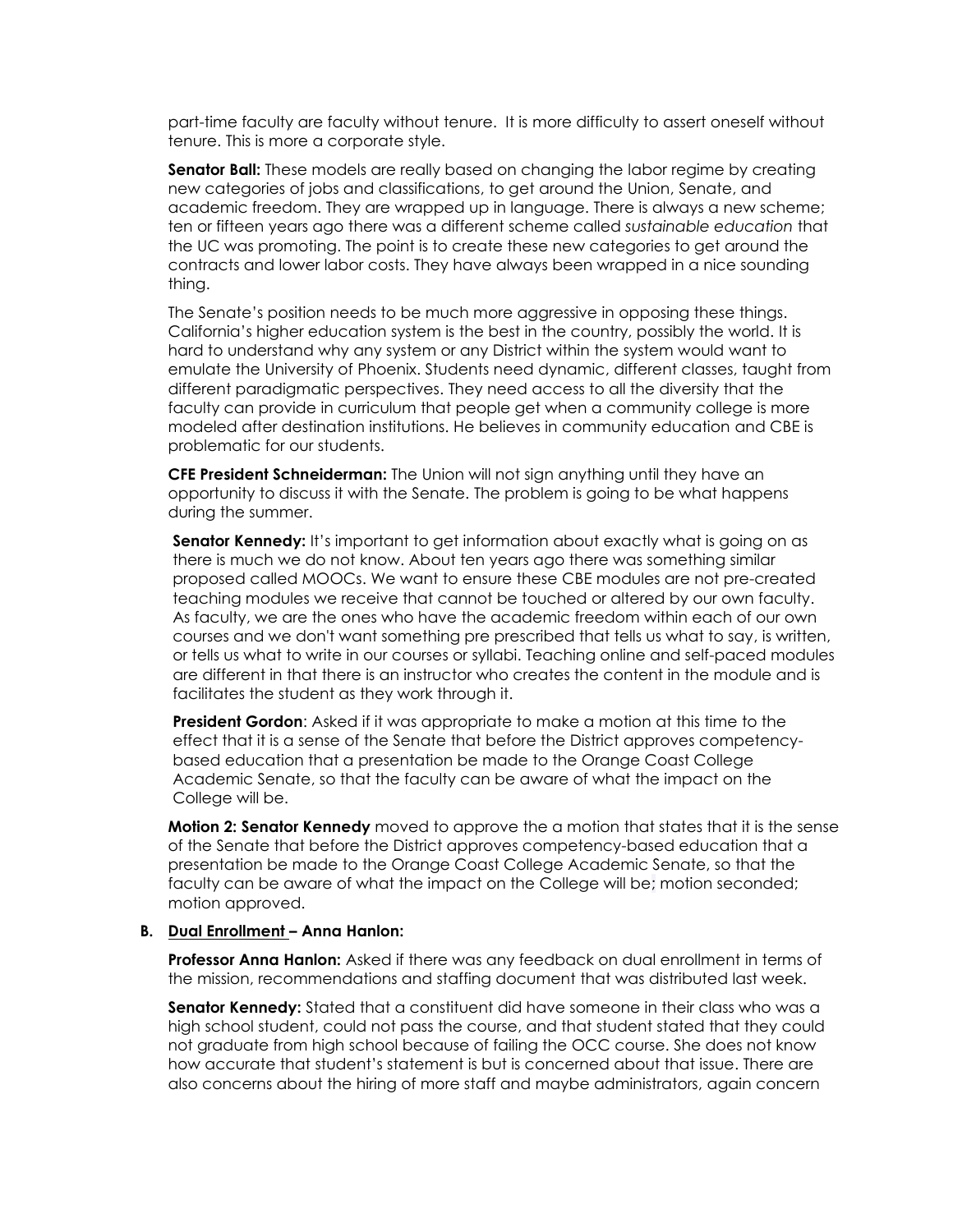about the cost of that in terms of it taking away funds from other things that are needed, including hiring more teachers and having more classes for students.

**Professor Anna Hanlon:** Stated that in reference to the failing student, that would be a matter for their high school counselor, and it is not in the college's purview. The funding that would be used for the staffing is funding that is not available for faculty hires. It is categorical strong workforce funds, possibly some student equity funds. It would not be taking away directly from faculty hires.

**Vice-President Drew:** Stated that he has had high school students in his classes on a regular basis and they are treated the same as his other students in terms of expectations; they have been doing well.

**Senator Kennedy:** There is a difference between a seventeen-year-old who is eligible to be in in a classroom and someone younger who wants to take a course. There is a concern about the maturity level for some students but there are also benefits for others who are able to manage it. The solution to the problem might be counseling at the high school system level. There is also the staffing cost concern.

**Motion 3: Senator Cohen moved** to endorse the recommendations, mission, structure and staffing, for dual enrollment; seconded.

**Senator Kennedy:** Moved to amend the motion to add a qualifying statement: if there is any hiring that would compromise faculty hires because it is coming from the same funding source, that those positions be brought to the Academic Senate for vetting and endorsement before they move forward.

**Motion 3, continued:** The amended motion was voted on and approved.

#### **C. Faculty Handbook Update – Vice-President Drew:**

Reported on the Faculty Handbook ad hoc committee. They have been meeting on a regular basis; their next meeting is April 20. The last meeting was very fruitful with active collaboration. They are thinking of ideas on how to make improvements based on the 10+1 and faculty purview. They will include the Academic Freedom information and the Union/Senate purview information in the handbook and consult with the Union on CFE information. The goal is to make information as accessible as possible and they want the faculty handbook to have its own page. There is a recommendation to update names and add hyperlinks. He thanked VPI Grimes-Hillman for her support. He encouraged the Senate to look at the handbook and make recommendations. They are halfway through reviewing the handbook. Toward the end of May, the handbook will be presented to the VPI Office the faculty review and recommendations.

**VPI Grimes-Hillman:** Thanked them for the thorough review of the handbook. She looks forward to the recommendations.

# **4. New Business**

#### **A. Z-Degree Mapping Project – Melissa Archibald:**

Melissa Archibald thanked Guided Pathways for funding this project and Professor Maria Do for working with her. The report that she compiled provides just a general breakdown of what Z degrees and certificates are and then her general findings.

In that sheet are different division maps of their degrees. Within that file, they have all the different degrees and certificates that that division offers. They are completely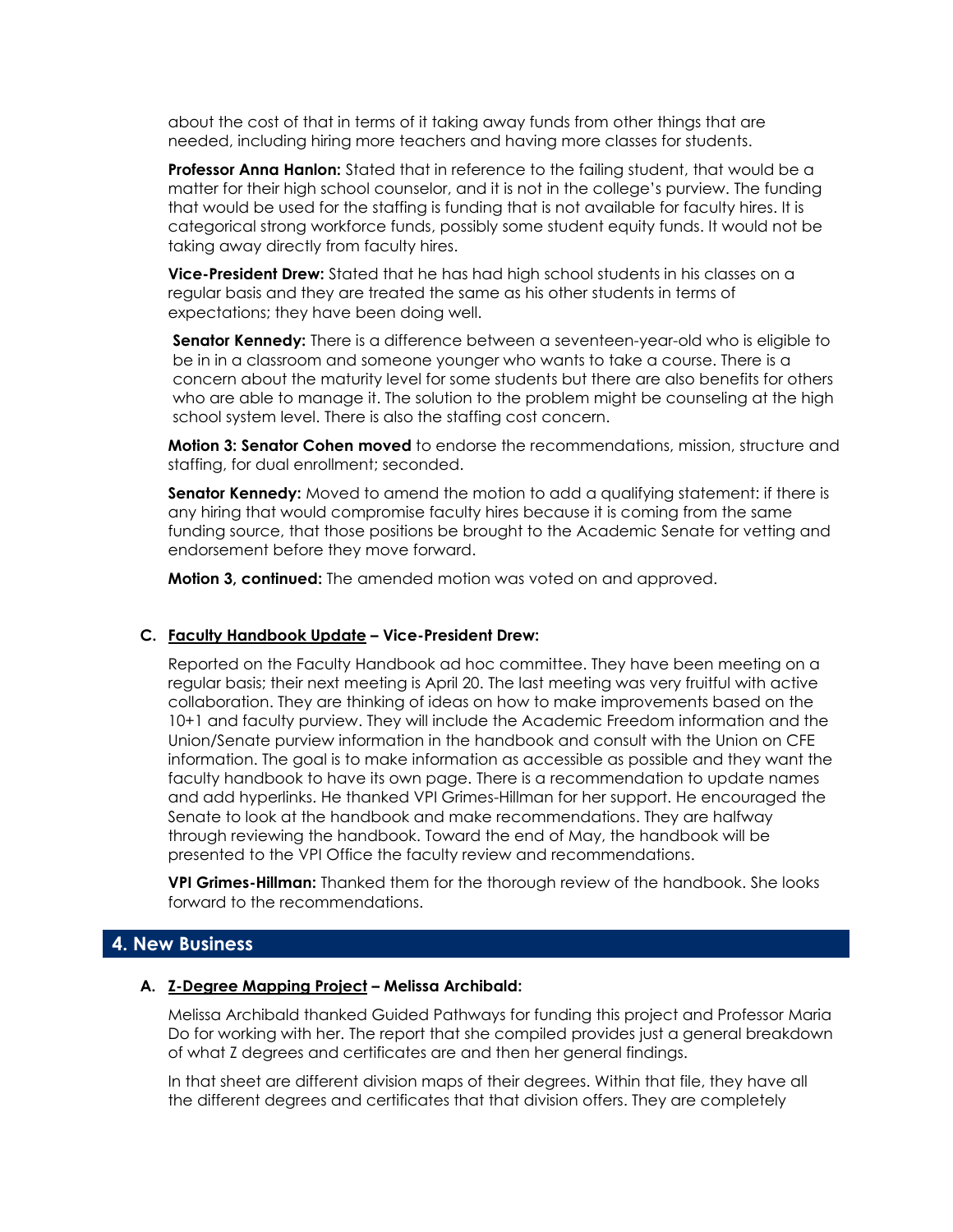mapped out and overlaid with ZTC data. Within each of those different files, they have the same tabs.

The first tab is the summary that identifies the most popular courses within the division. Those are the courses that are used most often for degree and certificate requirements.

In addition to the summary list each of those files includes a breakdown of the IGETC, CSU, OCC AS GE, etc. The way that it is broken down, and this is especially useful for counselors, is that it can indicate what degree requirements are met and then what specific classes meet that requirement. If a student comes to a counselor and wants to complete the IGETC, the counselor can tell them explicitly that Psychology 160 meets the area two requirement and is offered as a zero textbook cost course. This really provides counselors and instructors a breakdown of the degree offerings. This helps them understand which courses, if any, they offer in a department or division are zero textbook cost and how they apply to different degrees.

One of the great things about this project is that it automatically updates. There is less room for human error, in terms of updating the degree maps. In reviewing all of the different division and department degree maps, they offer the AA, AS, GG for OCC and the IGETC non-CSU. The ones that are almost qualifying as Z degrees are the IGETC CSU and the CSU GE. What is currently blocking the Z degree status for them is Communications; however, she has been working with Communications for them to adopt OER so that they as an institution will be able to offer these two degrees and certificates as Z degrees. She showed the list of other degrees that are close to qualifying as Z degrees or certificates.

She will meet with different departments and divisions to provide them information on her findings and to help them to determine their status in terms of offering Z degrees and what they might do to offer more within their department or division. They currently offer three, nearly five, Z degrees at OCC. By comparison, Saddleback offers twenty-seven degrees currently and they are planning to increase that number.

**Senator Kennedy:** Asked if there is a move for identifying low-cost textbook classes besides just zero-cost textbook classes.

**President Gordon:** Reinforced the need for identification for low-cost textbook classes.

**Professor Archibald:** Stated that the ASCCC is in discussion about low-cost courses. The big question is defining low cost. Different institutions define that in different ways. Right now, the OER initiative that operates outside of that organization is looking for the State Academic Senate to create that threshold, so that there is more universality among the different community colleges.

**President Gordon:** Stated that at the Statewide Academic Senate Plenary this past weekend the only point on the table was zero-cost textbooks and they specifically did not take up low-cost books, so this might not be occurring at the state level.

**Senator Means:** Asked if there any information in zero textbooks information or rules that has something about the actual cost of a class, because art can be a zero textbook class but be a fairly costly degree.

**Professor Archibald:** Stated that ZTC is identified as simply textbook costs, so lab materials or other required materials are not considered a textbook cost and therefore do not disqualify a class from being identified as a ZTC. The only additional cost outside of a textbook that would prevent a ZTC status is a homework program.